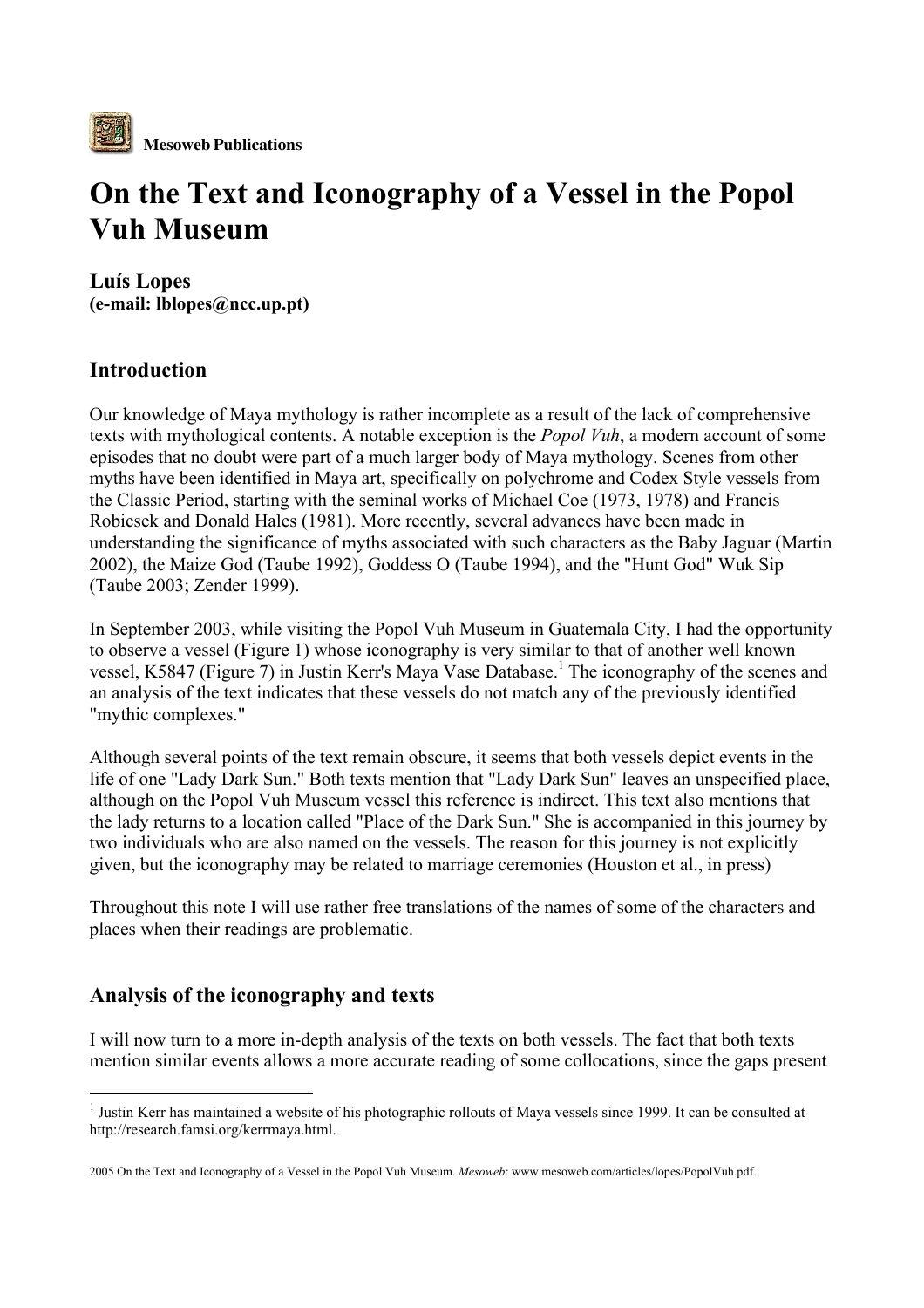in the text of one vessel may be reconstructed by observing the text of the other. The analysis of the Popol Vuh vessel is a bit more difficult since some parts of the vessel could not be photographed properly due to the way the piece is exposed in the museum. To my knowledge, no rollout of this piece is available for study.

### The Popol Vuh Museum Vessel

On this vessel we have two representations of "Lady Dark Sun." In the first one (Figure 1), she faces a man with a headdress made from a jaguar pelt. The man is holding a staff, perhaps a walking staff, suggesting a trip. It seems that "Lady Dark Sun" is arriving from a trip since she carries a small backpack. In what is likely the next scene, she stands in front of a "Jaguar Lord" and no longer carries the backpack. "Lady Dark Sun" stands on top of a stone inscribed with glyphs (Figures 5 and 6). She is part of a court assembly overseen by a lord dressed in a jaguar pelt, holding a trident flint in his hand and seated on a throne. This same pattern is also observed on K5847. As we shall see, the texts and iconography seem to imply that she travelled to marry this lord. The markings on the face of "Lady Dark Sun" are very common to noblewomen depicted on ceramic pots (e.g., K2573, K4996), a feature that may equate them with the mythical "Lady Dark Sun."

The main text on the Popol Vuh Museum vessel (Figure 2) may be transcribed as follows:

| $[A1]$ JUN-AJAW      | jun ajaw      |
|----------------------|---------------|
| [B1] HUX-YAX-K'IN-ni | hux yaxk'in   |
| $[A2]$ LOK'[yi]      | $\ell$ ok'ooy |
| [B2] HIX-HAAB-ta     | hix haab      |

It is noteworthy that this date matches exactly the date for the *lok'ooy* event on K5847 (see below). The K'IN glyph is written as a rather rare form with crossed-bones. Such substitutions, albeit uncommon, are well known from the context of certain distance numbers at Palenque and other sites (e.g., PAL Palace Tablet, B18). A -ni suffix is still visible to the side of K'IN, reinforcing the identification of the month as *Yaxk'in*. The logograph (T548) at B2 reads HAAB in calendrical contexts referring to the 365-day solar year. However, this semantic value does not seem to apply easily in the context of a toponym. The glyph takes a suffixed -ta sign, which is apparently optional as shown on the text of K5847 (main text, B2). This is reminiscent of the AJ-9-T548-ta title from the Petexbatun area, but its meaning is equally obscure. Whatever the reading, it seems clear that the collocation at B2 names an individual who is the subject of the verb at  $A2^2$ .

The occurrence of **HAAB** in the apparent name phrase of an individual is rare. However, there is one possibly relevant text from a Tikal stingray spine (Burial 116, MT 178) whose text can be transcribed as follows: 1?-LAMAT? 1?-UNIIW-wa LOK'-yi ti-HUX-HAAB-ta. In other words, on that particular date someone or something named *hux haab* "left."

Another interesting observation is that the head variant and full figure forms of the **HAAB** "year" sign combine the features of a bird, skeleton and jaguar. More precisely, as first noted by Beyer (1928:34-35), the creature commonly has "jaguar"-eyes represented by the HIX sign, and occasionally sports jaguar spots and the AK'AB face markings typical of the HIX and BAHLAM

 $\frac{1}{2}$  $2$  This is clear from other uses of the mediopassive form of the LOK' verb in the corpus of inscriptions. A particularly good sequence of such *lok'ooy* events appears on the new steps of Dos Pilas Hieroglyphic Stairway 2, where in quick succession Bajlaj Chan K'awiil and his probable brother Nuun u Jol Chaahk escape from numerous locations in the midst of the seventh-century wars between Tikal and Calakmul.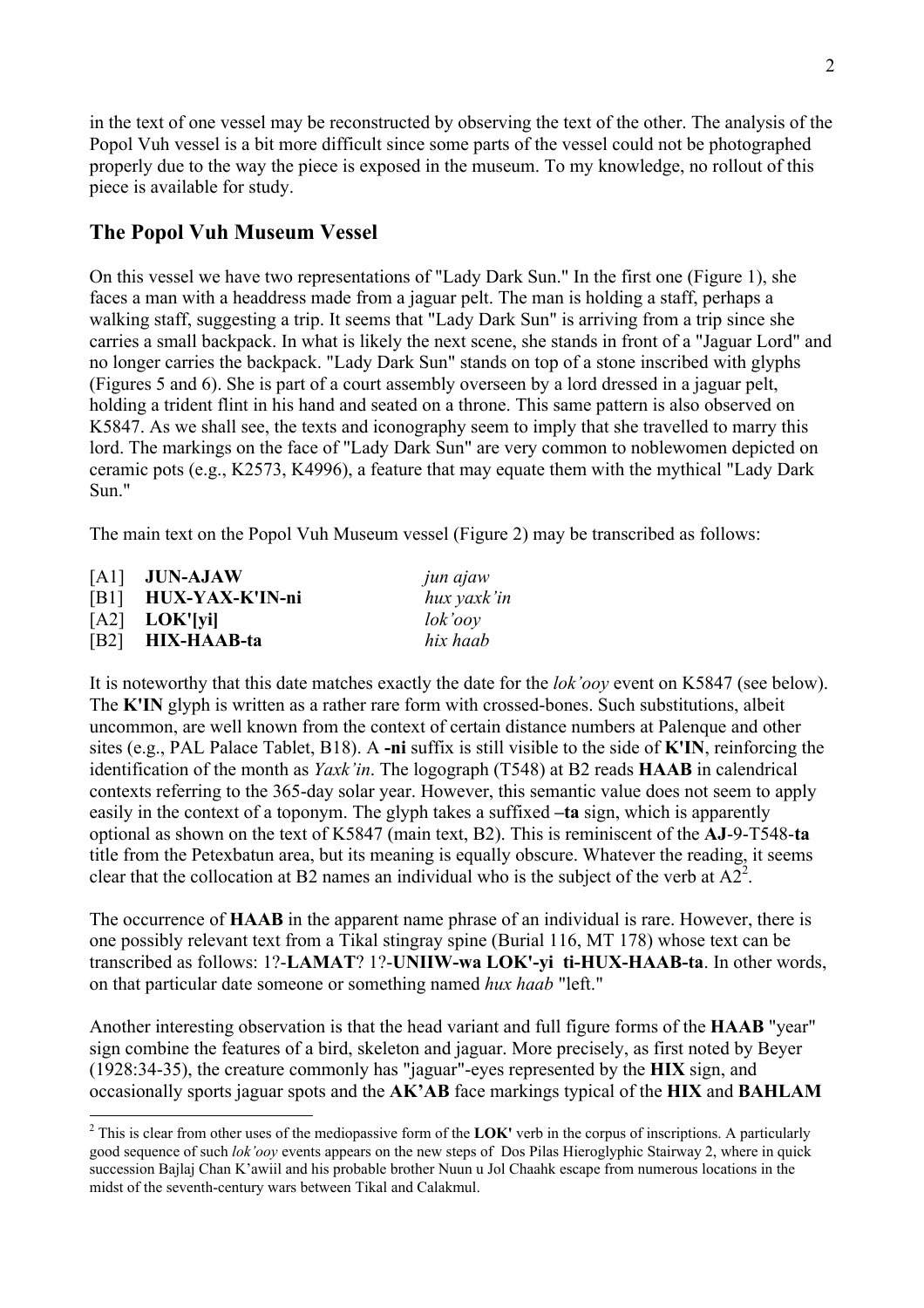head variants. These features are usually not present on the head variants or full forms of the glyphs for other calendrical periods.



Copan Stela D

Copan Stela I

Palace Tablet, Palenque

These observations point to the possibility that the *hix haab* mentioned on the Popol Vuh vessel may refer to this supernatural skeletal bird-jaguar creature associated in some manner with the HAAB calendrical period. Unfortunately, even if this mildly speculative idea is on the right track, the role of this creature in the narrative remains, at best, enigmatic.

So, to sum up, this part of the text tells us that on the given date, an individual referred to as "Jaguar Year" left an unspecified place. This may be a reference to "Lady Dark Sun" herself, perhaps a title, since she is the subject of a parallel *lok'ooy* event, on the same date, on K5847. The text continues with:

| [A3] | ka-pa-xi              | pakax-i     |
|------|-----------------------|-------------|
| [B3] | TAHN-CH'E'N-?         | tahn ch'e'n |
| [A4] | {Dark.Ajaw}[K'IN]-NAL | $?$ -nal    |
| [B4] | $IX-T533$             | $ix$ ?      |
| [A5] | {Dark.Ajaw}[K'IN]-NAL | $?$ -nal    |
| [B5] | IX-OOK                | ix ook      |
| [A6] | a-hi                  | ahiin       |
| [B6] | ya-ATAN-na            | yatan       |

The collocation at A3 (ka-pa-xi) may perhaps be read *pakax-i* ("he/she/it returned"). Examples of this collocation are well known, namely from Naj Tunich Drawing 19 (Stone 1995:196). The grammatical structure is also the same, namely: the verb, the place, and the individual who returned to that place. On the other hand *kapax-i* may be a verb with a general meaning of "to arrive," forming a parallel with the above mentioned texts of the Dos Pilas HS2 (where the "arrival" verb used is *t'ab*, possibly meaning "to ascend"). The *tahn ch'e'n* collocation at B3 refers to "the center of a town or land." The place name itself, at A4, is written with a partially darkened AJAW head with an infixed **K'IN** sign, topped by the **NAL** superfix typical of toponyms. This place name is also part of the emblem glyph of El Peru. Since the reading for this toponym is problematic, I will use the rather free translation of "Place of the Dark Sun" for the remainder of this note.

In the next glyph blocks we have the name of the lady who returned to the "Place of the Dark Sun." She is "Lady ? of the Place of the Dark Sun" (u-T533-{Dark.Ajaw}[K'IN]-NAL), as reconstructed from the text on K5847. In the remainder of this text I keep the rather free translation of "Lady Dark Sun," as the reading of **T533** is still problematic. These two sentences may form a couplet describing the trip of "Lady Dark Sun": first she leaves an unmentioned place, and then arrives at the "Place of the Dark Sun."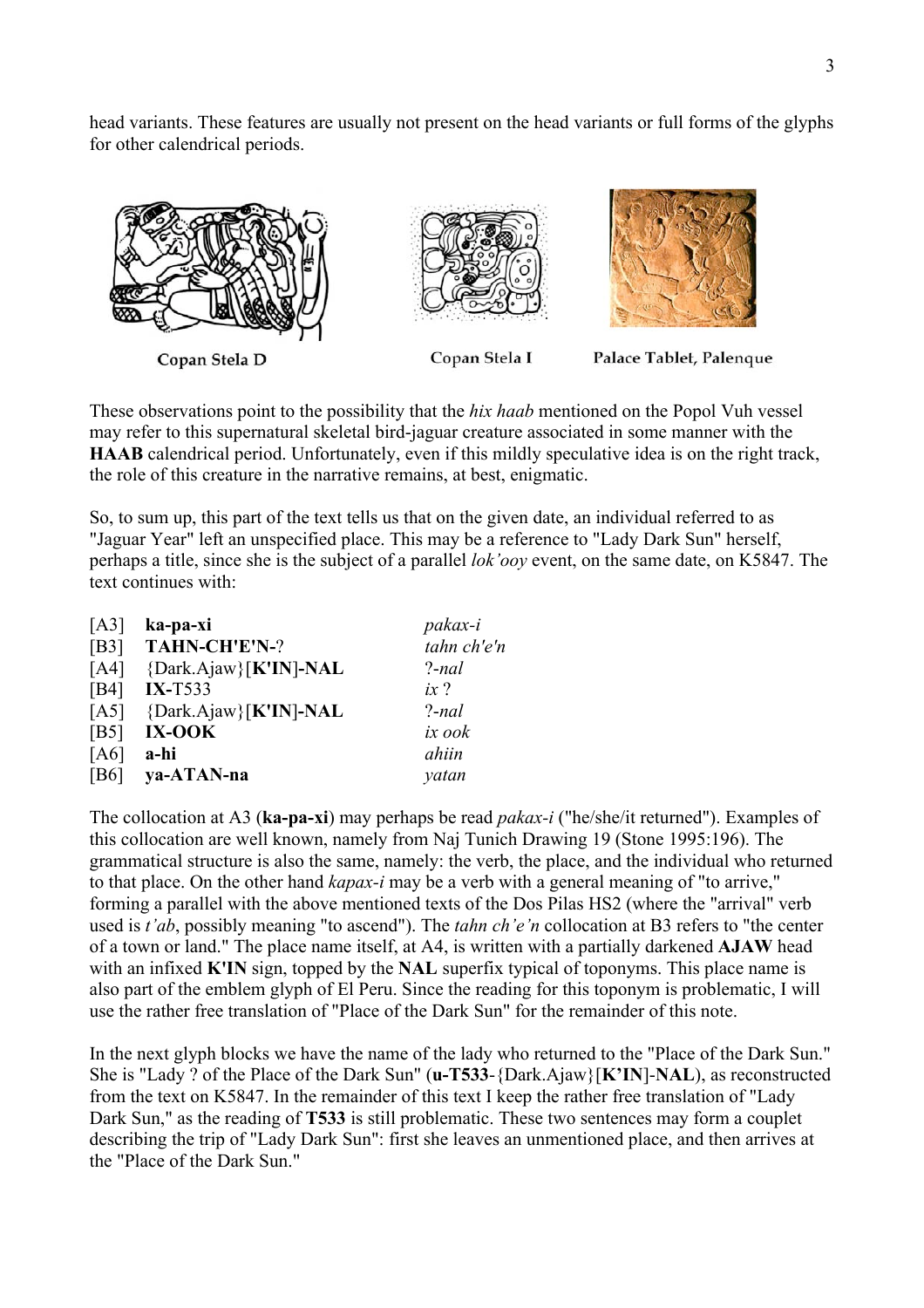David Stuart (personal communication 2003) reconstructed the following two collocations as the name of yet another lady, Ix Ook Ahiin or "Lady Crocodile Foot," identified as one of the consorts of "Lady Dark Sun" on K5847. As Stuart points out, this collocation clarifies the spelling of "crocodile" as *ahiin* rather than as *ayiin*. A similarly named lady appears on a Late Classic stela from the unidentified site of Pomoy (see Martin and Grube 2000:188-9), perhaps another indication of the importance of the "Lady Dark Sun" myth. Finally, the *y-atan* collocation that follows (reconstructed from a similar statement on K5847) likely refers to "Lady Dark Sun" as "the spouse of" someone not specified in this part of the inscription. "Lady Dark Sun" and "Lady Crocodile Foot" are named and represented as separate characters on K5847. This makes the grammatical composition of this sentence rather unusual since it presents the names of both ladies in sequence and it is not clear from this context alone to whom the "spouse of" collocation applies, or even if they are indeed two different individuals.

The secondary inscriptions on this vessel (Figure 3) are rather difficult to read, both because they are eroded and also because it was not possible to photograph them in better conditions. The texts seem to name the characters in the court scene. The large caption between the seated jaguar lord and the standing courtier may perhaps be transcribed as:

| [A1]          | $?$ -ja?              |             |
|---------------|-----------------------|-------------|
| [B1]          | $ba[K'IN]/?$ -ji-wi   |             |
| [B2]          | bi-cha-na             | bichan      |
| [ <b>B3</b> ] |                       |             |
| [B4]          | {Dark.Ajaw}[K'IN]-NAL | $?$ -nal    |
| <b>IB51</b>   | $IX$ ?-T533?          | ix $\gamma$ |

The hand of the standing lord is touching the text, perhaps a hint that it is his speech which is recorded, although the usual speech scrolls are not visible. The collocation at B1 also appears associated with the jaguar lord in K5847. The main sign is composed of what looks like a ba syllable with an infixed  $K'IN$ . This often takes -ni or  $-\textbf{n}a$  suffixes, and for this reason is often read *bak'in*. However, there is some phonetic evidence which may indicate that this is actually a syllabic sign of the form Cu, with a still-undetermined initial consonant (Marc Zender, personal communication 2004). It is also noteworthy that this collocation is a very common title of elite women (e.g., K1383, K2914). The use of this title may be associating these ladies with "Lady Dark Sun" in the context of this myth. "Lady Dark Sun" herself may also be named at B5.

The other secondary text is apparently associated with the "Jaguar Lord" seated on his throne and is equally challenging:

|      | $[A1]$ nu-NU'N?    | nu'n  |
|------|--------------------|-------|
|      | $[A2]$ TE'?-li     | te'il |
| [A3] |                    |       |
|      | $[A4]$ <b>BAAH</b> | baah  |
|      | $[A5]$ TE'-li      | te'il |

The name of the "Jaguar Lord" is written as a glyph that, after much observation and comparison with other examples, particularly another occurrence on K5847, seems to be logographic TE' ("tree, wood"), plus a -li syllable. The TE' (T87) logograph apparently never acts as phonetic te (Marc Zender, personal communication 2004) and thus the collocation TE'-li is probably to be read *te'il.* If we analyze the *–il* suffix as an abstractive this would transform the word *te'* "tree, wood" into "treeness" or "woodness," the significance of which is rather unclear. The rabbit head at A4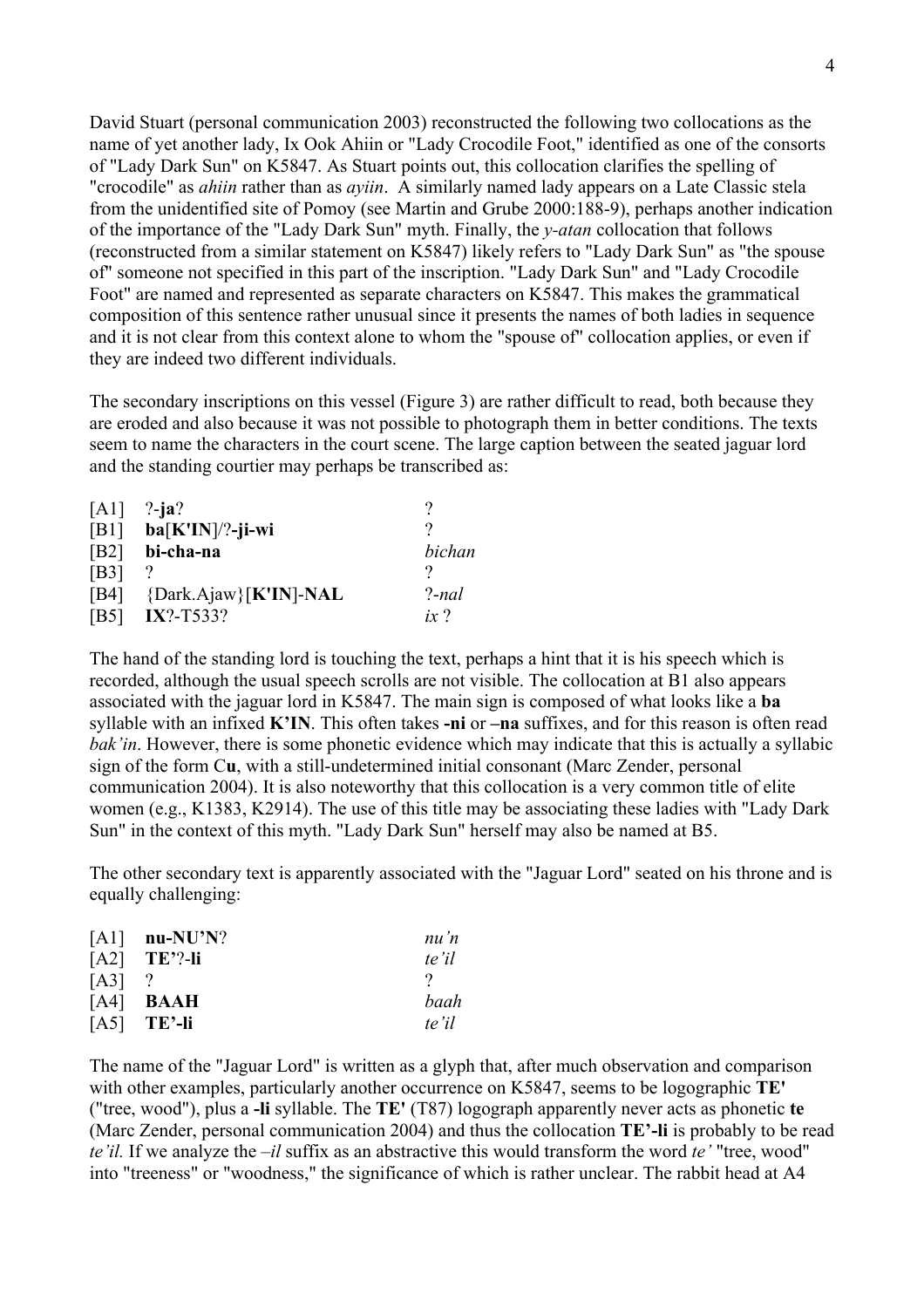looks like a **BAAH** with the characteristic scroll in front of its face. Thus, the entire compound may read BAAH te-li (*baah te'il*), which may be related to titles such as *baah kab*, *baah tuun* or *baah po'm*, attested in the script.

Finally, a smaller text (Figure 4) lies directly above "Lady Dark Sun," left of the main text. This may be transcribed as follows:

| $[A1]$ IX? |                 |  |
|------------|-----------------|--|
|            | $[A2]$ ?-bo?-ka |  |
| $[A3]$ ?-? |                 |  |

The text is difficult to analyse without a better photo.

#### Kerr 5847

The scene on K5847 is apparently split in two by the main text and also by the back side of the cave. It is unusual for the ladies to arrive at the court scene from the back side of the cave. However, the ladies must indeed be arriving. First, "Lady Dark Sun" looks in the direction away from the court scene, perhaps cuing some sense of distance travel. Furthermore, the lady on her left, closer to the court scene, is already on the ground, which may signal the end of the trip. This interpretation may also find support in the *pakaxi* event from the text on the Popol Vuh Museum vessel.

The cave decoration is very similar to that seen on the Popol Vuh vessel. The "Jaguar Lord," wearing a jaguar headdress and holding a trident flint, sits on a throne. Like the Popol Vuh vessel, the scene on K5847 involves a court assembly, albeit here with several underlings facing the "Jaguar Lord."

It is worth noting that the ladies are being carried on the backs of young men. Was this the way ladies travelled in Classic times? For example, was this the manner of the epic voyage of Lady Six Sky from Dos Pilas to Naranjo, to establish a new dynasty? It has been suggested that the carrying of women in this way refers specifically to marriage, a practice still in use in some modern Maya communities (Houston et al., in press). This observation is rather interesting since "Lady Dark Sun" is described as "the spouse of" some undetermined character, and this piece of information seems important enough to be mentioned in the main texts of both vessels.

The main text on K5847 (Figure 8) opens with:

| A1   | <b>HUXLAJUN-'BEN'</b> | huxlajun BEN           |
|------|-----------------------|------------------------|
| [B1] | WAKLAJUN-u?-UNIIW?-wa |                        |
|      | $/$ ka?-se?-wa        | waxaklajun uniiw/kasew |
| [A2] | $pe$ ?/ts'o?-ta-ja    | pehtaj/ts'ohtaj        |
| [B2] | <b>HIX-HAAB-ma?</b>   | hix haab               |
| [A3] | NAAH?-JO'?-CHAN?-na?  | naah jo' chan          |
| [B3] | <b>SUUTS'[WINIK]</b>  | ? suuts'               |
| [A4] | $? - ? - HIX$         |                        |
| [B4] | $ch'a-?$              | 9                      |
| [A5] | ?                     | റ                      |
| [B5  |                       | റ                      |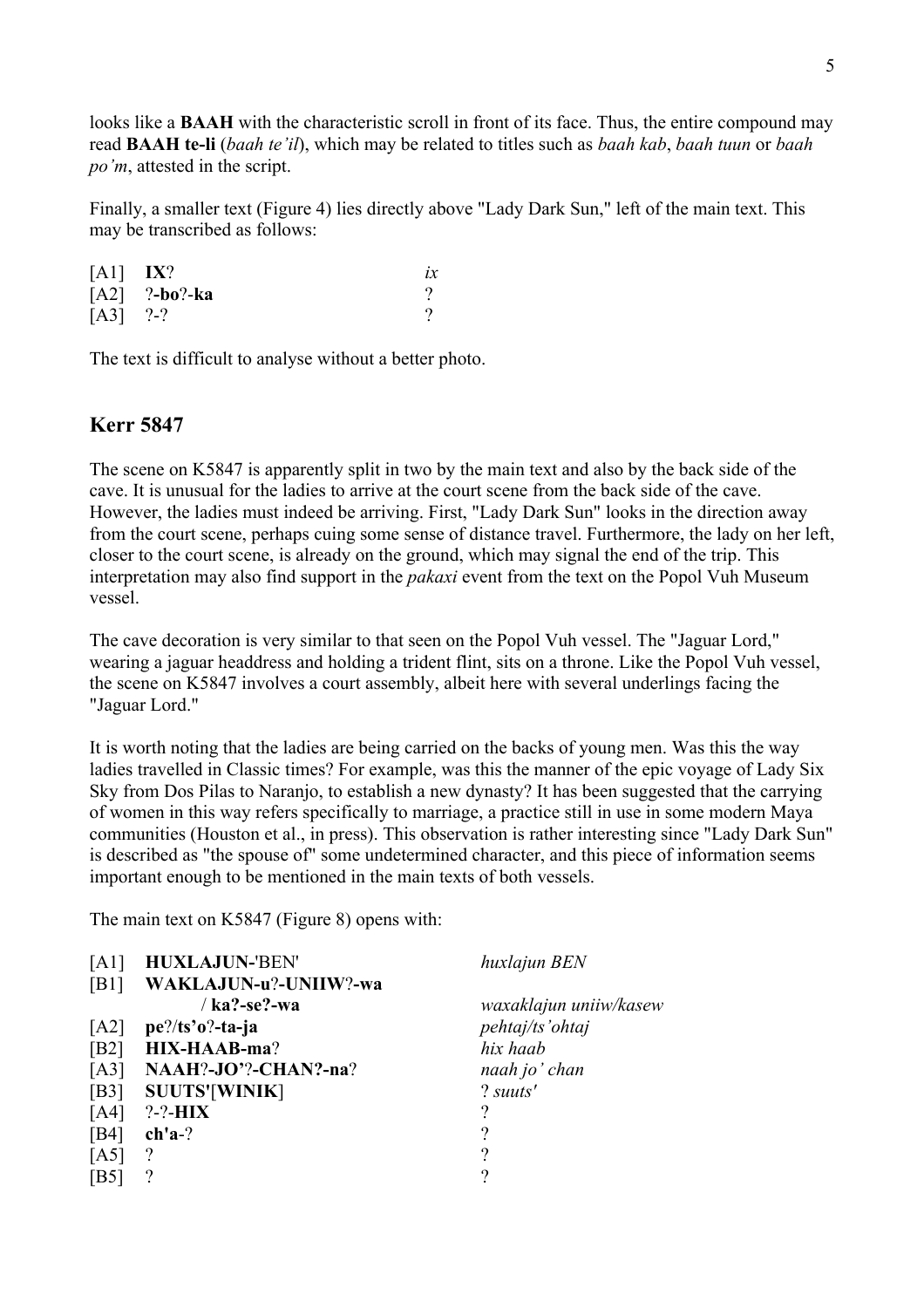#### $[A6]$  ?-? ?

At B2 we get the same Hix Haab individual referred to on the Popol Vuh vessel. Note the apparent -ma suffix to the HAAB glyph. (This also appears frequently in calendrical contexts, and may not have a phonetic value.). Here, this individual is apparently the subject of a verb, likely a passive form, with a main sign that is a rabbit head. A number of phonetic values have been proposed for this sign, including pe and ts'o, though neither can yet be demonstrated. If we assume the first value, the form may read *pe[h]taj*. *Pet* is a well-known transitive root with the general meaning "to make round" (Barrera Vásquez 2001:647). But given the toponym that follows, this hardly seems a likely reading. If we assume the second value, the form may read *ts'ohtaj.* In Ch'orti', there is a transitive root *ts'ot* with the general meaning "to roll up" (Wisdom 1950:740) and in Yucatec there is the form *ts'otba* "meterse por alguna cosa angosta (to put something in a tight place)" (Barrera Vásquez 2001:890). This latter meaning may have some interesting connections to the later *lok'ooy* ("leaves, comes out") event, whose subject is this same *hix haab* individual. If the reading and interpretation are correct, perhaps he goes into some tight place and later emerges from it.

This is followed by what may be a reference to the Naah Jo' Chan mythological place name. At A3, there seems to be a NAAH glyph to the right, and a  $JO'$  numeral on top of what is probably a CHAN logograph (with a –na phonetic complement). However, it is hard to be sure as the glyphs are rather eroded. In one of the scenes on the Popol Vuh vessel, "Lady Dark Sun" stands on top of a stone with several glyphs inscribed, among them a SUUTS' "bat" head with an infixed mo syllable (Figure 6). Here, at B3, we also find a bat head that may be related. Perhaps this is what "Lady Dark Sun" is stepping upon on the Popol Vuh Vessel, as this kind of tagging is commonly associated with the graphical representation of toponyms (Stuart and Houston:1994). Unfortunately, this passage does not give us any further clues as to the identity of the "Jaguar Year" character.

The text follows with some rather eroded glyphs until we hit a distance number at B6 and another date, 1 Ajaw 3 Yaxk'in. Again, this is precisely the date in the main text of the Popol Vuh Museum vessel:

| <b>CHAN-HUX-WINIK</b>        | chan hux winik |
|------------------------------|----------------|
| <b>JUN-AJAW</b>              | jun ajaw       |
| HUX-YAXK'IN-ni               | hux yaxk'in    |
| LOK'[yi]                     | lok'ooy        |
| <b>IX-u-T533-li</b>          | ix u ?         |
| $[A9]$ {Dark.Ajaw}[K'IN]-NAL | $?$ -nal       |
| $[B9]$ ya-ATAN-na            | yatan          |
| $[A10]$ ?                    | 9              |
|                              | റ              |
|                              |                |

It is interesting to note that the two dates in the text are inconsistent with the Distance Number given at B6. This is either a mistake or perhaps the very eroded glyphs from A3 to A6 have additional calendrical data that make the dates consistent. The action associated with the new date is "leaves." The text continues with the name of the person who "left," and this is none other than "Lady Dark Sun." Her name is clearly spelled in this text as IX-u-T533-li {Dark.Ajaw}[K'IN]-NAL. The place she left is again not explicitly given.

The remainder of the text says that "Lady Dark Sun" is the wife of someone named with what appears to be the head variant of the Jaguar God of the Underworld (JGU), or perhaps the Pax God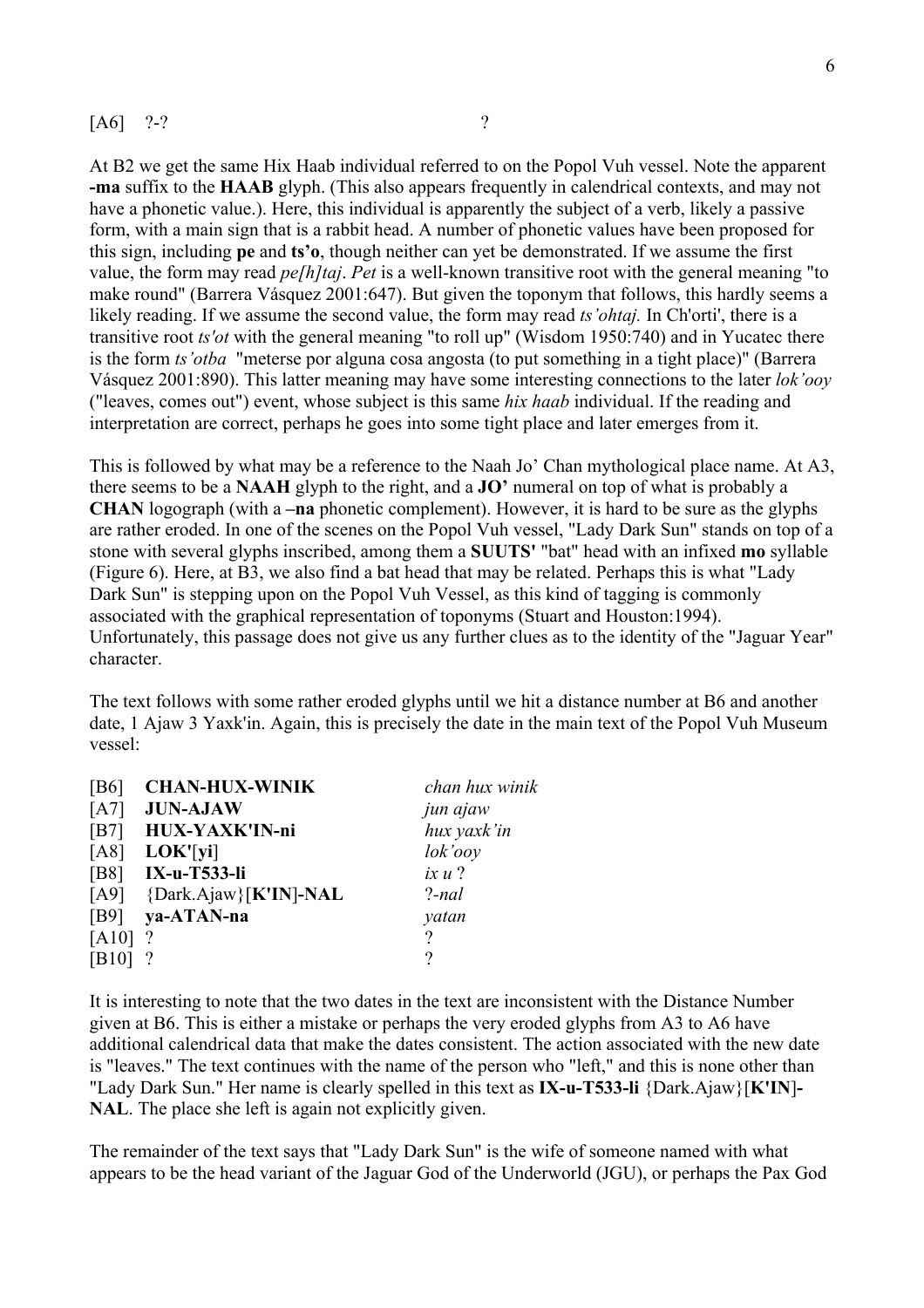(Marc Zender, personal communication 2005), at A10, and a further unidentified glyph at B10. As Marc Zender points out to me, there is some iconographic evidence that links the "Jaguar Lord" to the Pax God. Indeed, the large jaguar paw behind the ear and the jaguar pelt motif on the lower jaw are identifying characteristics of this deity. The jaguar paw above the ear may also be faintly visible on the seated lord on the Popol Vuh Museum vessel. The Pax God is however best known for having its lower jaw replaced with a wooden implement, a characteristic that is clearly missing in these scenes. Whatever the case, if the "Jaguar Lord" in the scenes is the one named at A10, then the interpretation that these scenes represent the arrival of "Lady Dark Sun" at the "Place of the Dark Sun" to marry him (Marc Zender, personal communication 2005) is made more appealing.

Looking at the captions for the ladies on K5847 (Figure 9) we see that one of the ladies, the first one from the right, is indeed "Lady Dark Sun":

| $[A1]$ IX |                              | 1x             |
|-----------|------------------------------|----------------|
|           | $[A2]$ u-T533-na?            | $\overline{u}$ |
|           | $[A3]$ {Dark.Ajaw}[K'IN]-NAL | ?-nal          |

"Lady Dark Sun" seems to have had company during her travel, and these ladies are also named here as:

| $[A1]$ IX |                      | $l\mathcal{X}$ |
|-----------|----------------------|----------------|
|           | $[A2]$ AKAN-na       | akan           |
|           | $[A3]$ <b>SAAK-?</b> | saak?          |

and

| $[A1]$ IX |                 | $l\mathcal{X}$ |
|-----------|-----------------|----------------|
|           | $[A2]$ OOK-ki   | ook            |
|           | $[A3]$ AHIIN-na | ahiin          |

There are four more captions (Figure 10) that name the remainder characters in the scene. Some collocations are common to the text on the Popol Vuh vessel, which makes it possible to establish a more secure connection between the text and the characters it describes. The dominant character in the scene is without doubt the "Jaguar Lord" seated on his throne. The text to the left of the "Jaguar Lord" seemingly refers to his accession:

| $[A1]$ a-nu   | a'n   |
|---------------|-------|
| $[A2]$ JOY-ja | joyaj |
| $[B2]$ TE'-li | te'il |

The name of the character who is acceding (*te'il?*) is the same one used twice on the Popol Vuh vessel in association with the "Jaguar Lord." This phrase is probably a contracted form of *u baahil a'n ti joyaj te'il* or "it the image of Te'il acceding."

The text then appears to continue with the block immediately to the left of the "Jaguar Lord." This is a short and difficult text:

| [A1] CHUM?-TUUN        | chum tuun |
|------------------------|-----------|
| $[B1]$ ?-ba[K'IN]/?-ji |           |
| $[CI]$ ?-wa-?          |           |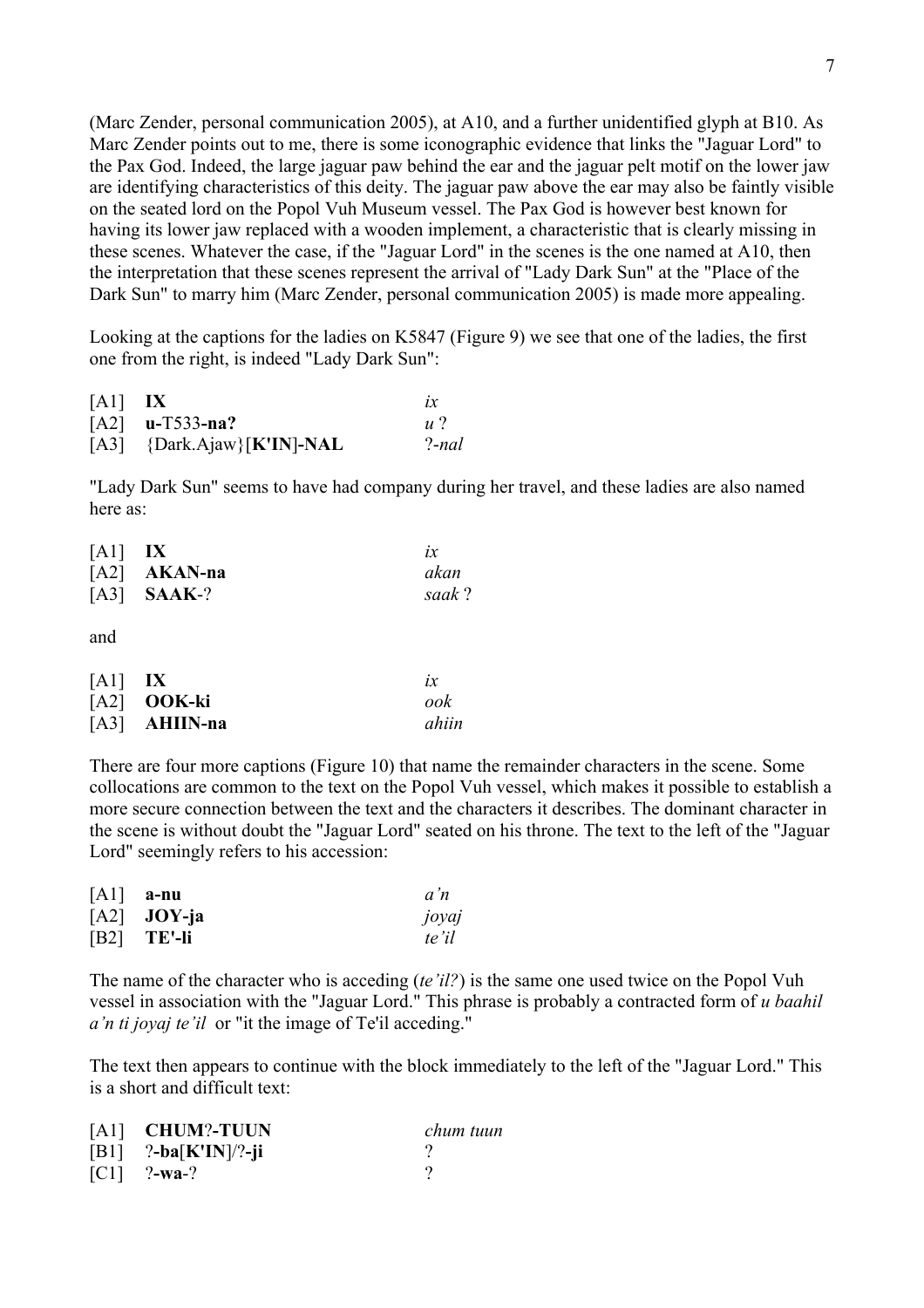[D1] KAL?-ma-?-bi *kalo'm*? ?

This seems to describe the seating of a stone by the "Jaguar Lord." The text above the characters in the top row, wearing the funny hats, is similarly difficult but mentions a "House of Darkness" (*ak'ab naah*), possibly a reference to the Underworld (see Barrera Vásquez 2001:8):

| [A1]       | $2-2$               |            |
|------------|---------------------|------------|
|            | $[A2]$ wi?-b'i      | wib'       |
| $[A3]$ ?-? |                     |            |
|            | $[A4]$ $AK'AB-NAAH$ | ak'ab naah |

Finally, the text above the characters in the bottom row seems to refer to their headbands or perhaps to the tied bundle one of them is holding:

| $[A1]$ T533-na |      |
|----------------|------|
| $[B1]$ HU'N-na | hu'n |

Again, the relevance of these characters in the scene is difficult to establish, as they seem to be completely disconnected from the surrounding scene, and especially from the seated lord.

#### Final remarks

In this note I have analyzed the iconography and the texts of two Classic Period polychrome vessels. Both vessels describe an episode in the life of one "Lady Dark Sun," in which she leaves an unidentified place and travels to an Underworld location, likely called "Place of the Dark Sun," seemingly to marry a fearsome "Jaguar Lord," perhaps the Pax God. This tentative sequence of events may find some circumstantial support in K5538 (Figure 11) where a lady sits behind a lord inside a temple marked with the head of the Pax God, in the midst of a supernatural court scene.

The same triad of ladies depicted in this episode also appears on other polychrome and codex style vessels such as K2772 (Figure 12) and K6020, the "Vomit Pot" (Figure 13). This suggests that the scenes on the Popol Vuh Museum vessel and on K5847 are probably but one episode of a more complex mythic cycle.

#### Acknowledgements

I would like to thank David Stuart and Marc Zender for their extensive comments on these texts, and Justin Kerr for kindly providing access to the Maya Vase Database. Thanks also to Joel Skidmore for his editorial skills. Naturally, any mistakes or misapprehensions are my own.

#### References

Barrera Vásquez, Alfredo 2001 *Diccionario Maya*, fourth edition. Mexico: Editorial Porrua.

Beyer, Hermann 1928 Symbolic Ciphers in the Eyes of Maya Deities. *Anthropos* 23(1):32-37. Wien, Austria.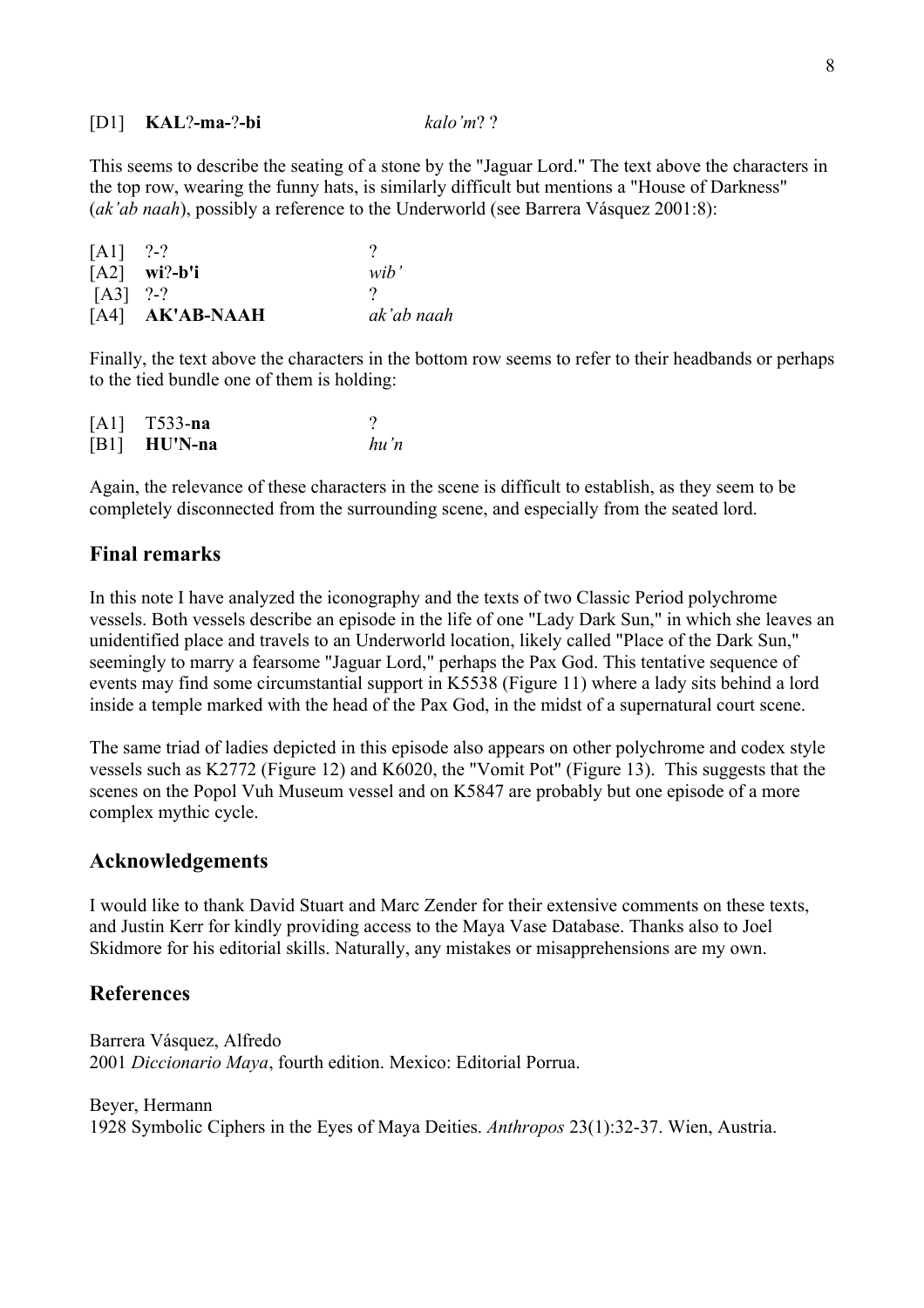Coe, Michael D. 1973 *The Maya Scribe and His World.* New York: Grolier Club. 1978 *Lords of the Underworld: Masterpieces of Classic Maya Ceramics.* Princeton: Princeton University Press.

Houston, Stephen and David Stuart and Karl Taube In press *The Memory of Bones: Body, Being, and Experience among the Classic Maya*. Austin: University of Texas Press.

Martin, Simon 2002 The Baby Jaguar: An Exploration of its Identity and Origins in Maya Art and Writing. In *Tercera Mesa Redonda de Palenque, Nueva Epoca, I*, edited by V. Tiesler, R. Cobos and M. Greene, pp. 49-78. Mexico: INAH.

Martin, Simon and Nikolai Grube 2000 *Chronicle of the Maya Kings and Queens.* London: Thames and Hudson.

Robicsek, Francis and Donald Hales 1981 *The Maya Book of the Dead - the Ceramic Codex.* Arlington: University of Virginia Art Museum.

Stone, Andrea 1995 *Images from the Underworld, Naj Tunich and the Tradition of Maya Cave Painting.* Austin: University of Texas Press.

Stuart, David and Stephen Houston

1994 *Classic Maya Place Names*. Studies in Pre-Columbian Art and Archaeology, no. 33. Dumbarton Oaks Research Library and Collection. Washington, D.C.

Taube, Karl

1992 *The Major Gods of Ancient Yucatan*. Studies in Pre-Columbian Art and Archaeology, no. 82. Dumbarton Oaks Research Library and Collection. Washington, D.C.

1994 The Birth Vase: Natal Imagery in Ancient Maya Myth and Ritual. In *The Maya Vase Book, Vol. 4*, edited by B. Kerr and J. Kerr, pp. 652-685. New York: Kerr Associates.

2003 Ancient and Contemporary Maya Conceptions about Field and Forest. In *The Lowland Maya Area: Three Millennia at the Human-Wildland Interface*, edited by A. Gomez Pompa et al., pp. 461-492. New York: Food Products Press.

Zender, Marc.

1999 Diacritical Marks and Underspelling in the Classic Maya Script: Implications for Decipherment. M.A. Thesis, Department of Archaeology, University of Calgary.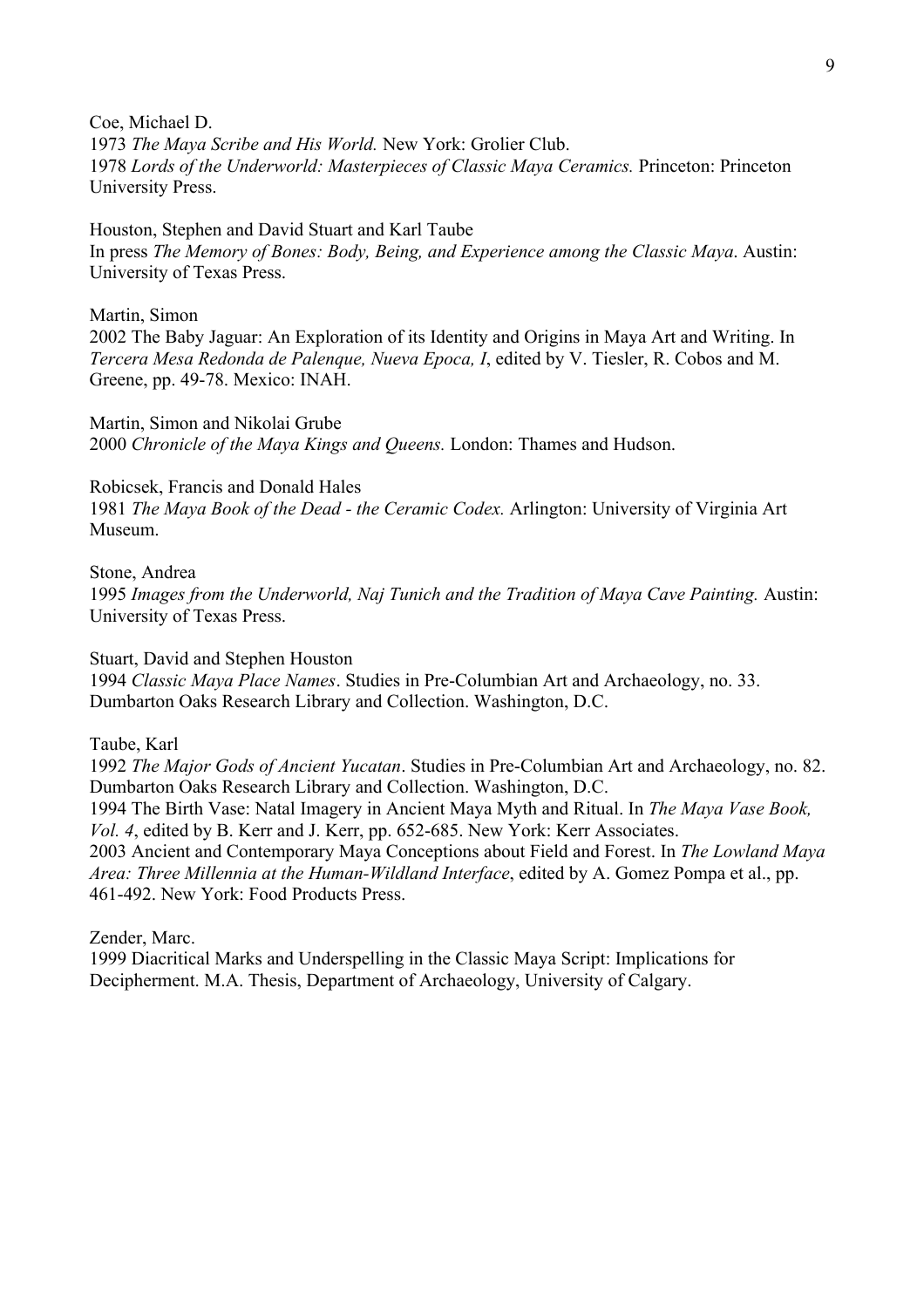

Figure 1. The Popol Vuh Museum vessel (photo by the author).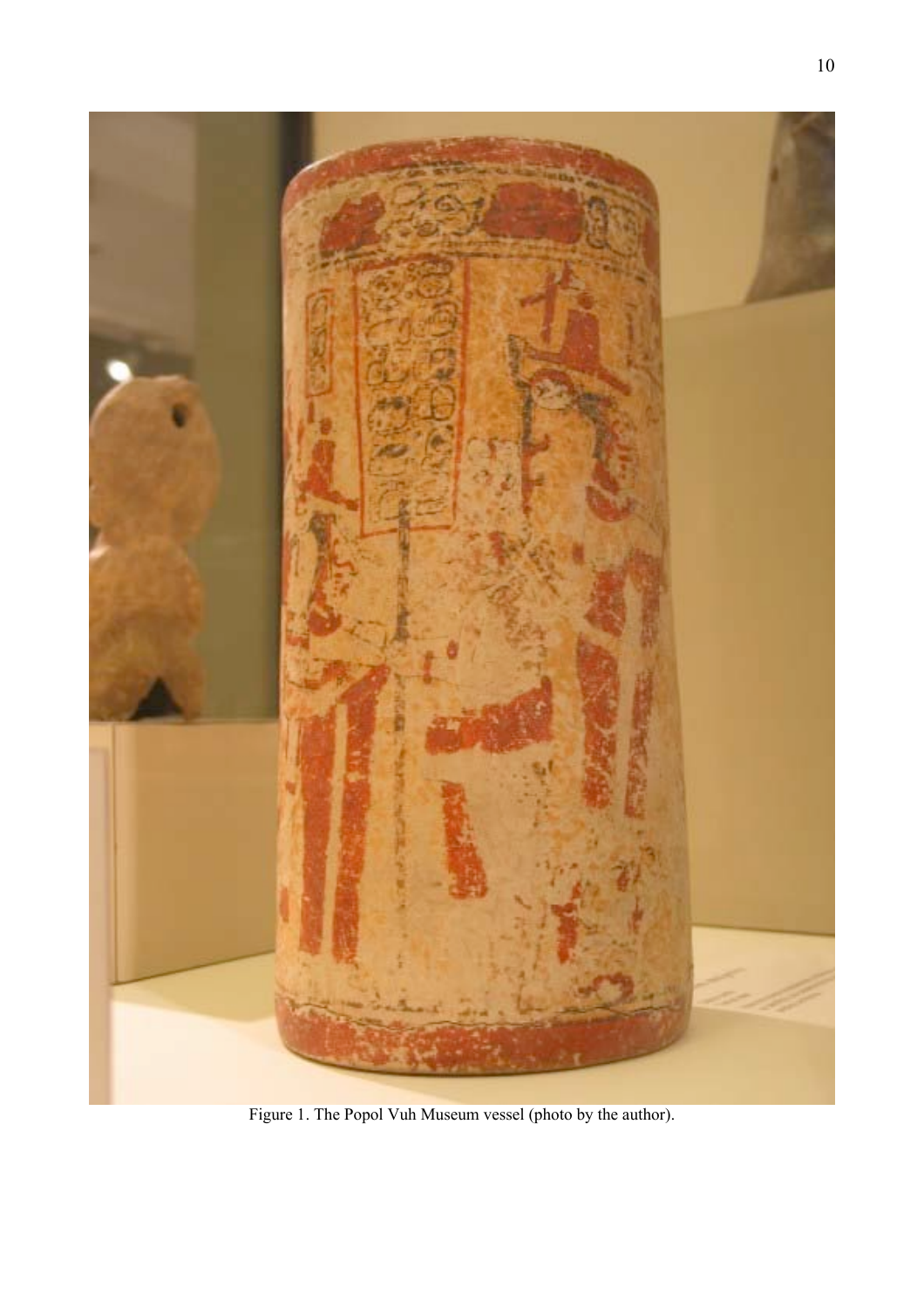

Figure 2. The Popol Vuh Museum vessel: main text (photo by the author).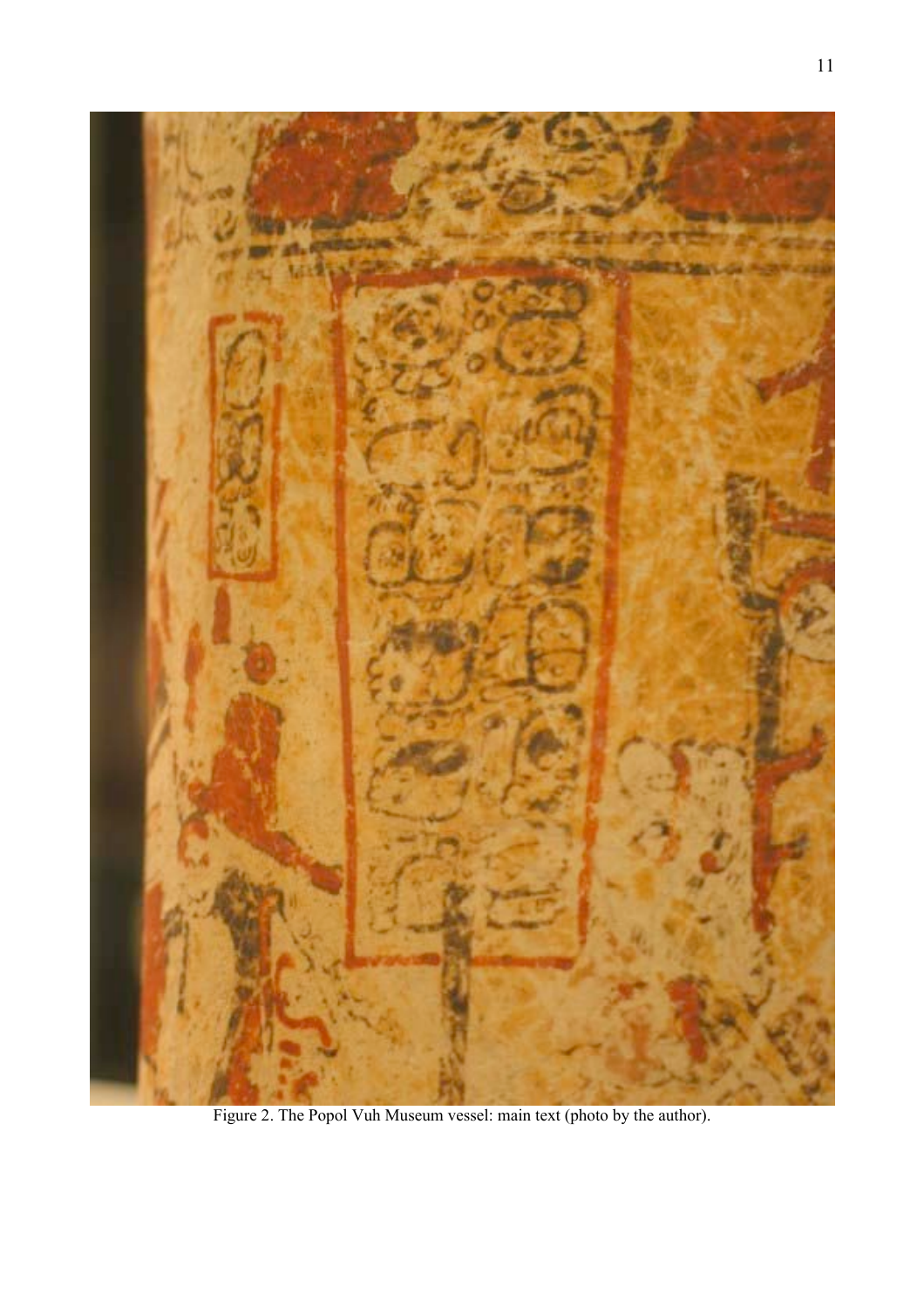

Figure 3. The Popol Vuh Museum vessel: secondary text (photo by the author).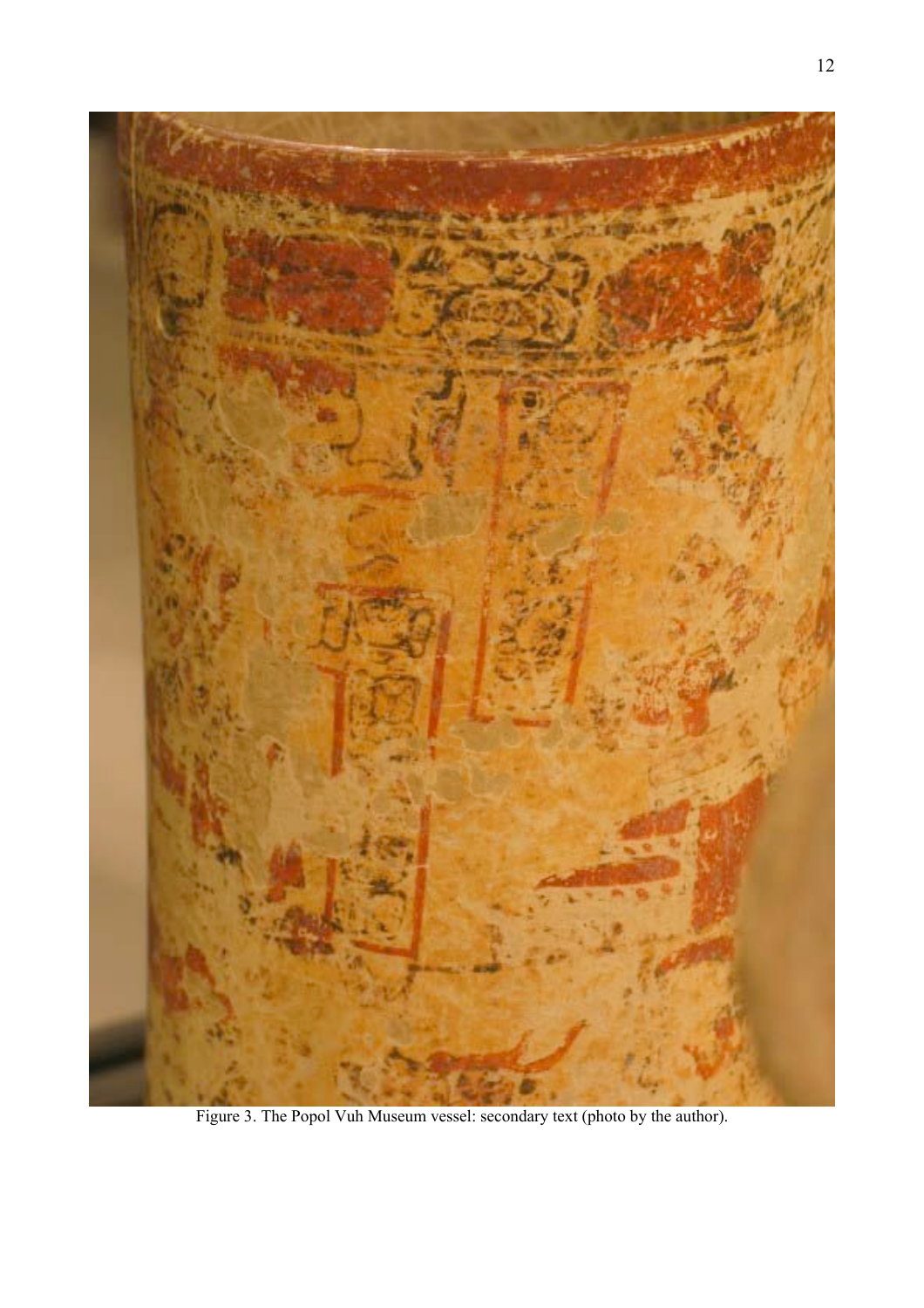

Figure 4. The Popol Vuh Museum vessel: secondary text (photo by the author).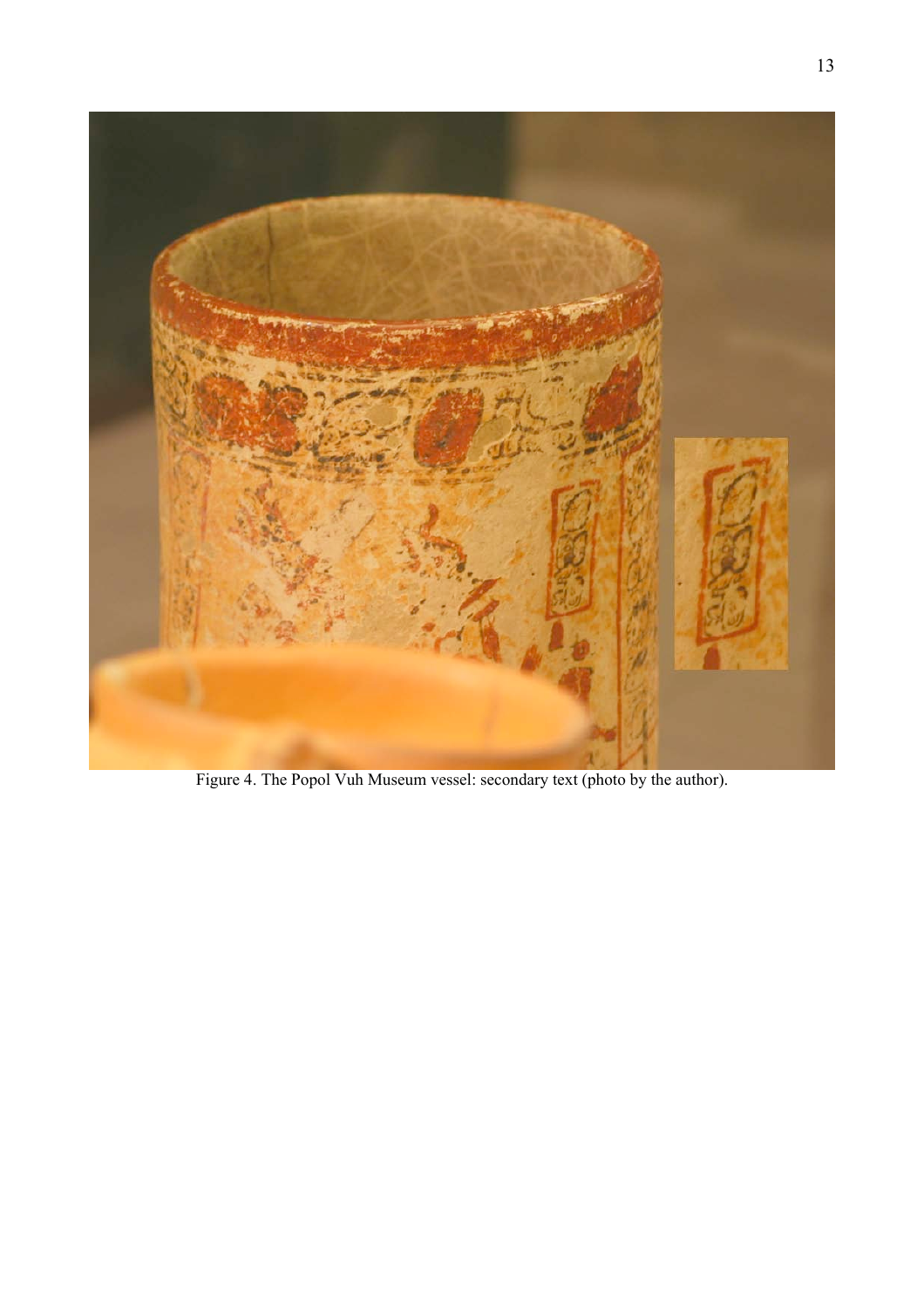

Figure 5. The Popol Vuh Museum vessel: detail of Lady "Dark Sun" (photo by the author).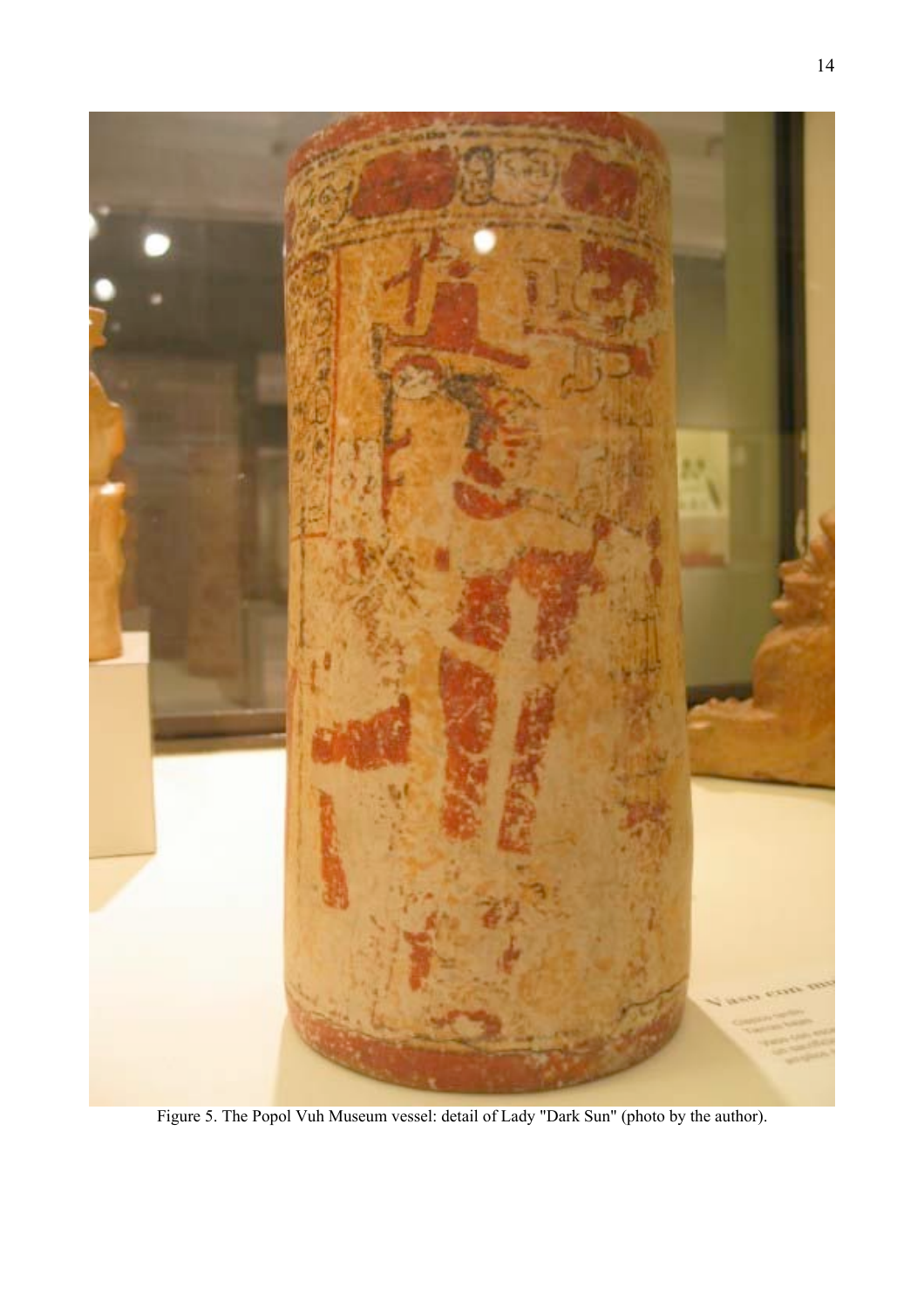

Figure 6. The Popol Vuh Museum vessel: detail of pedestal (photo by the author).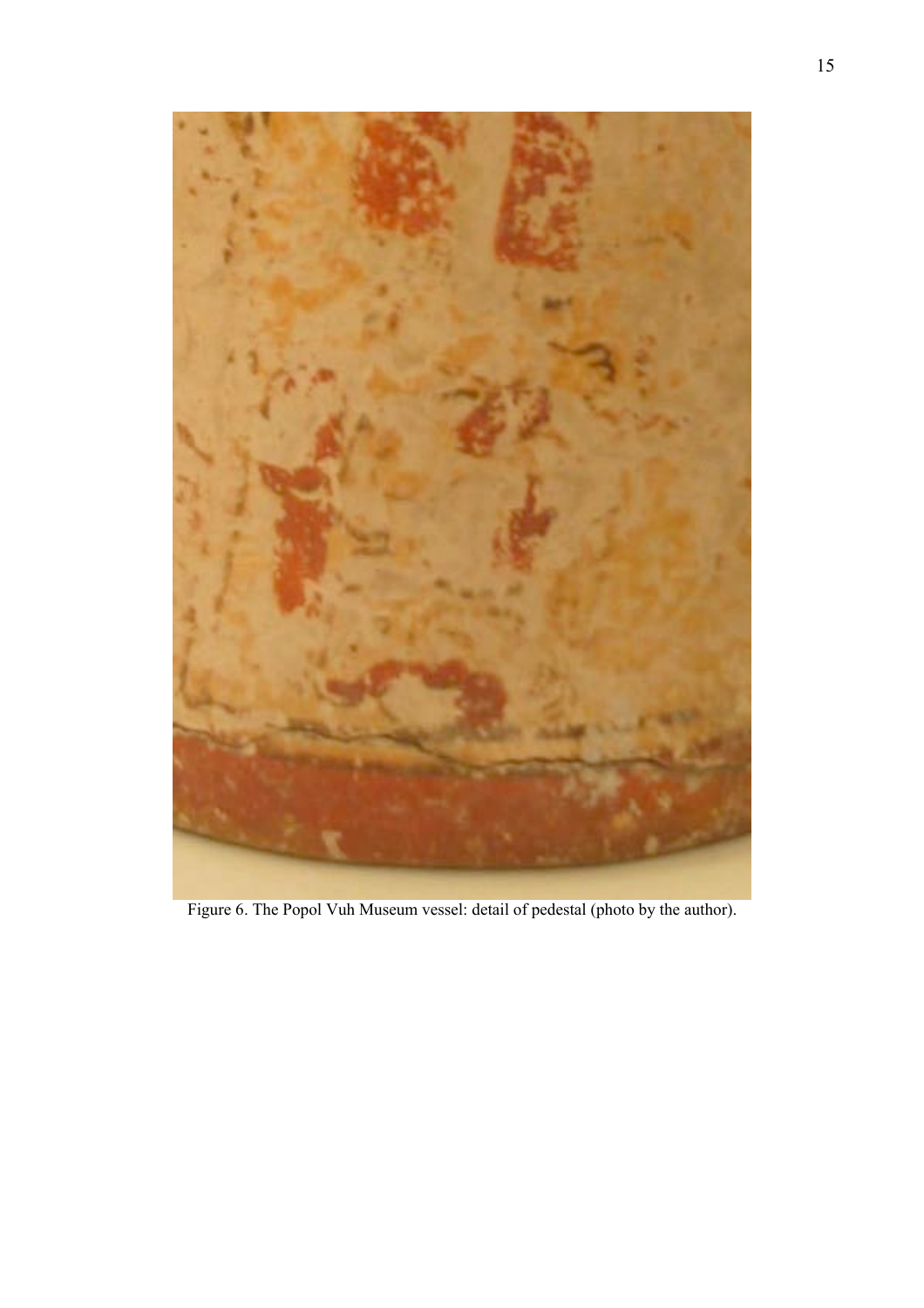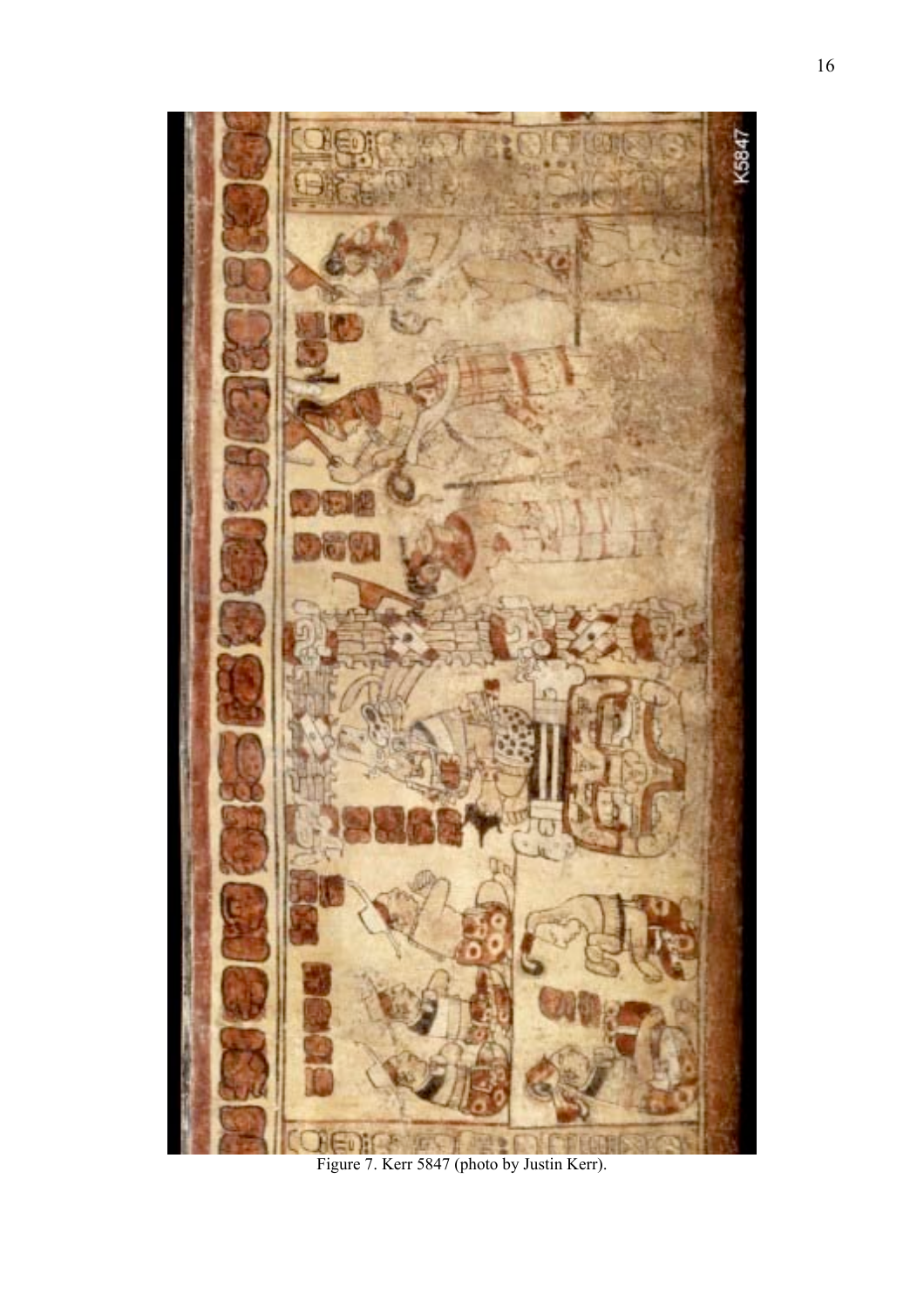

Figure 8. Kerr 5847, main text (photo by Justin Kerr).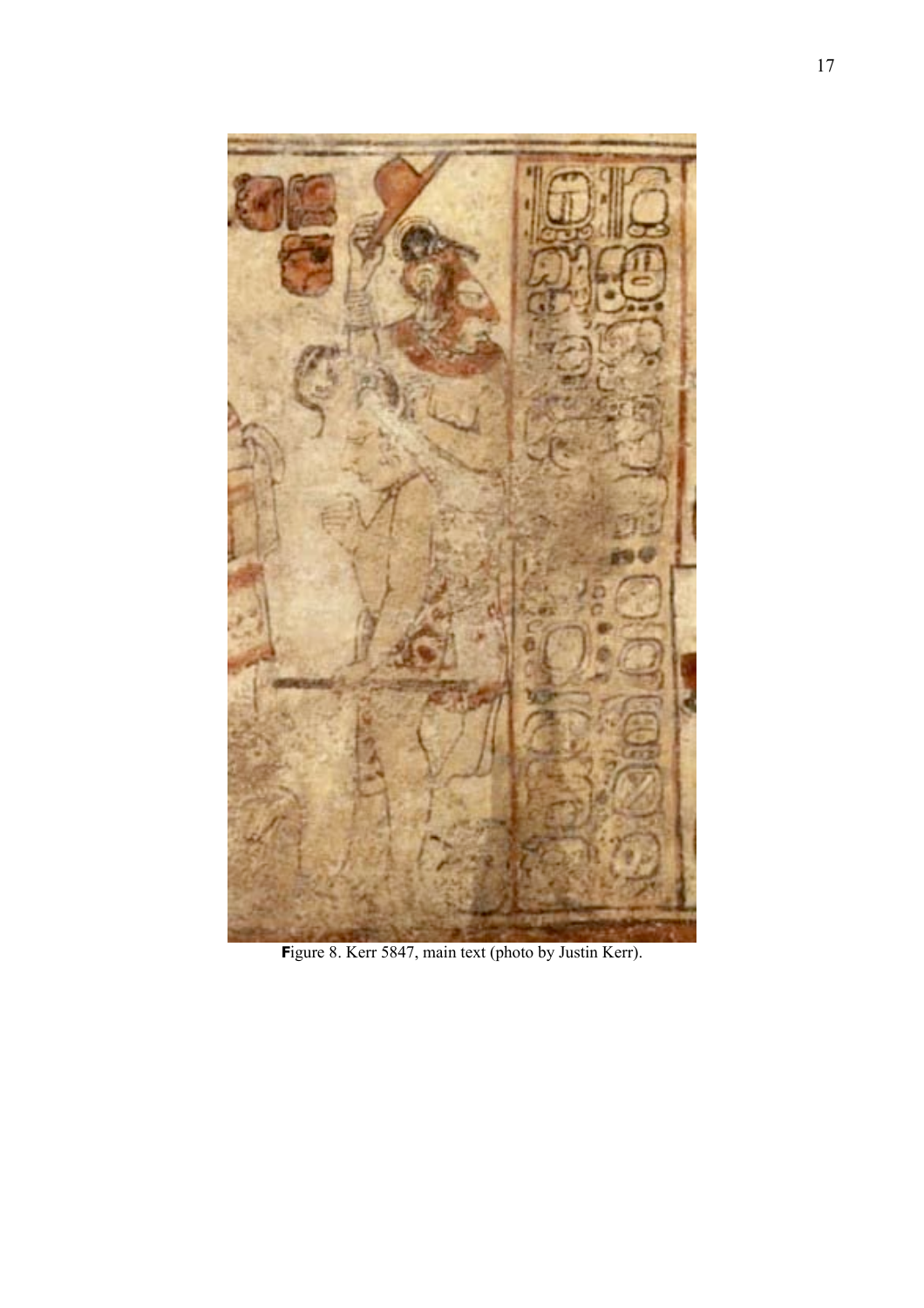

Figure 9. Kerr 5847, the ladies (photo by Justin Kerr).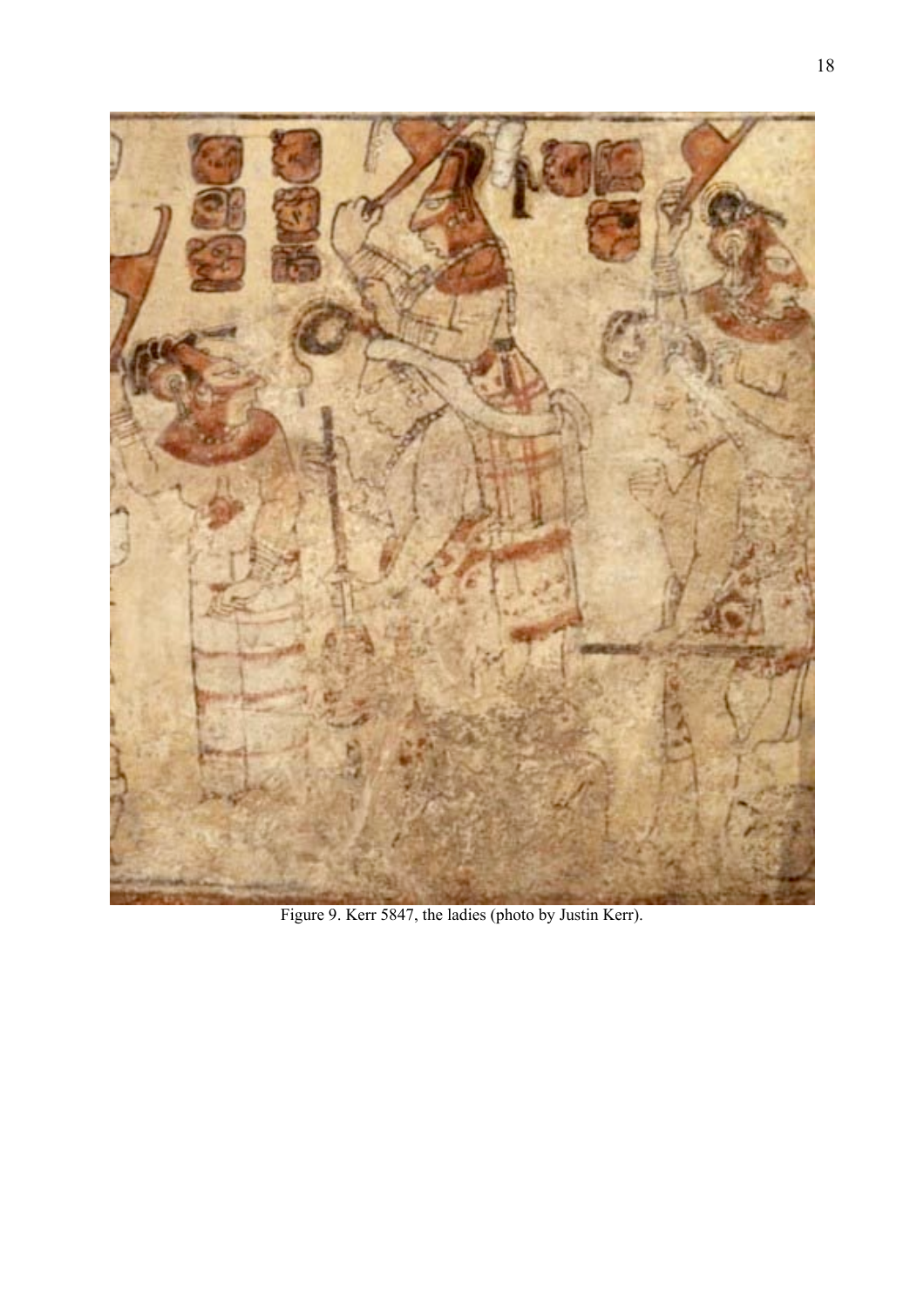

Figure 10. Kerr 5847, court scene (photo by Justin Kerr).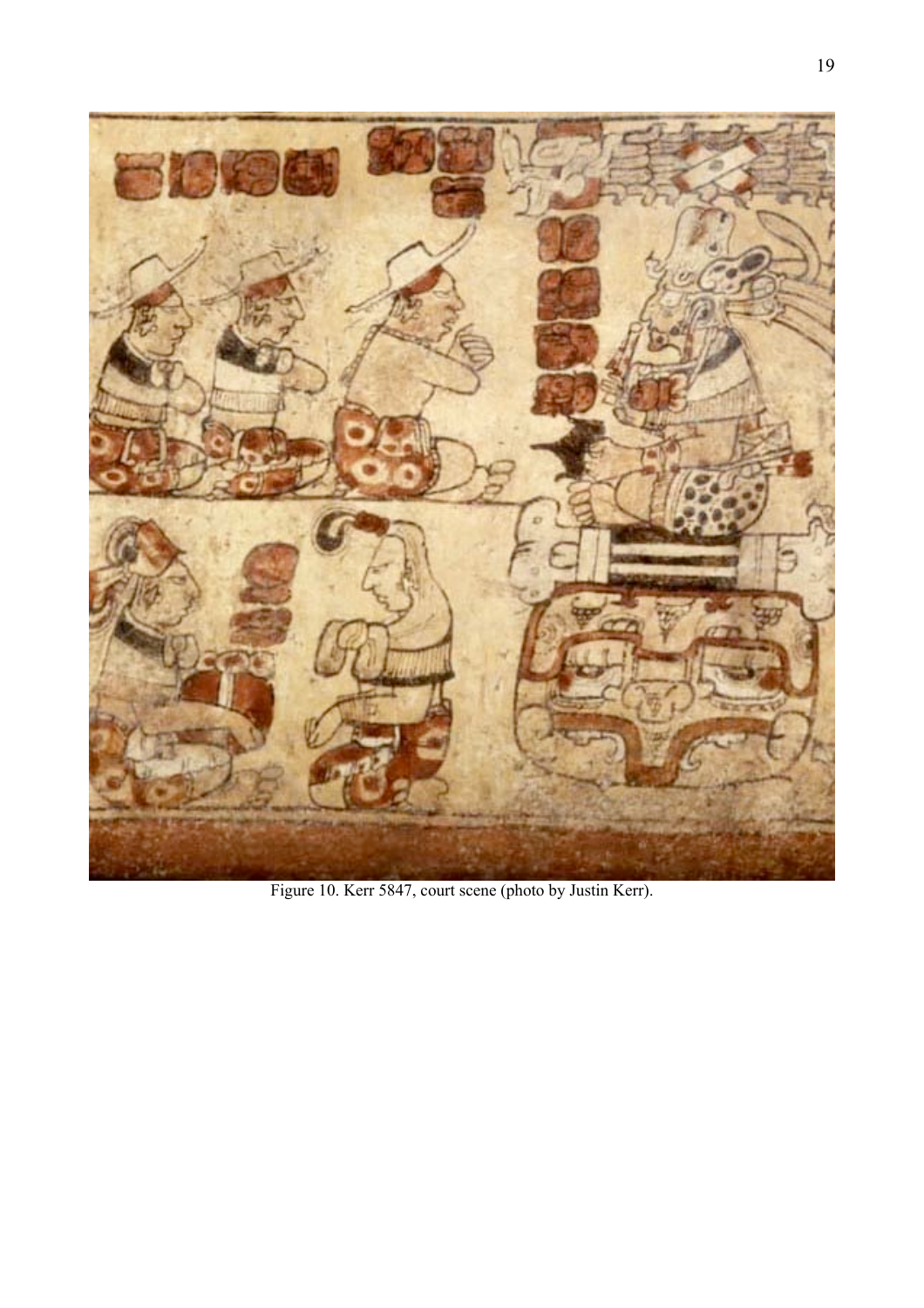

Figure 11. K5538, a sequel to K5847 and the Popol Vuh Vessel? (Photo by Justin Kerr.)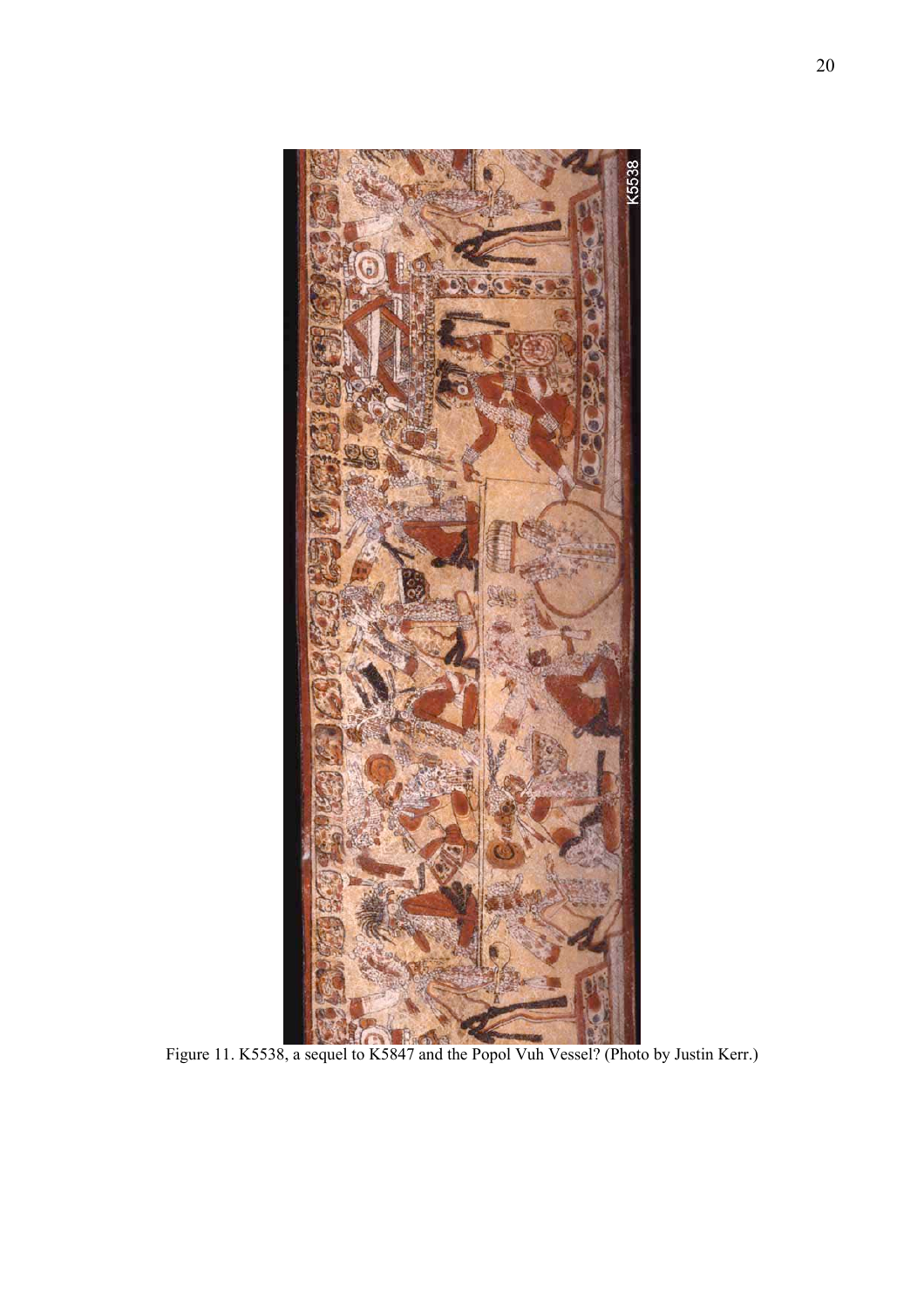

Figure 12. The Triad of Ladies on K2772 (photo by Justin Kerr).